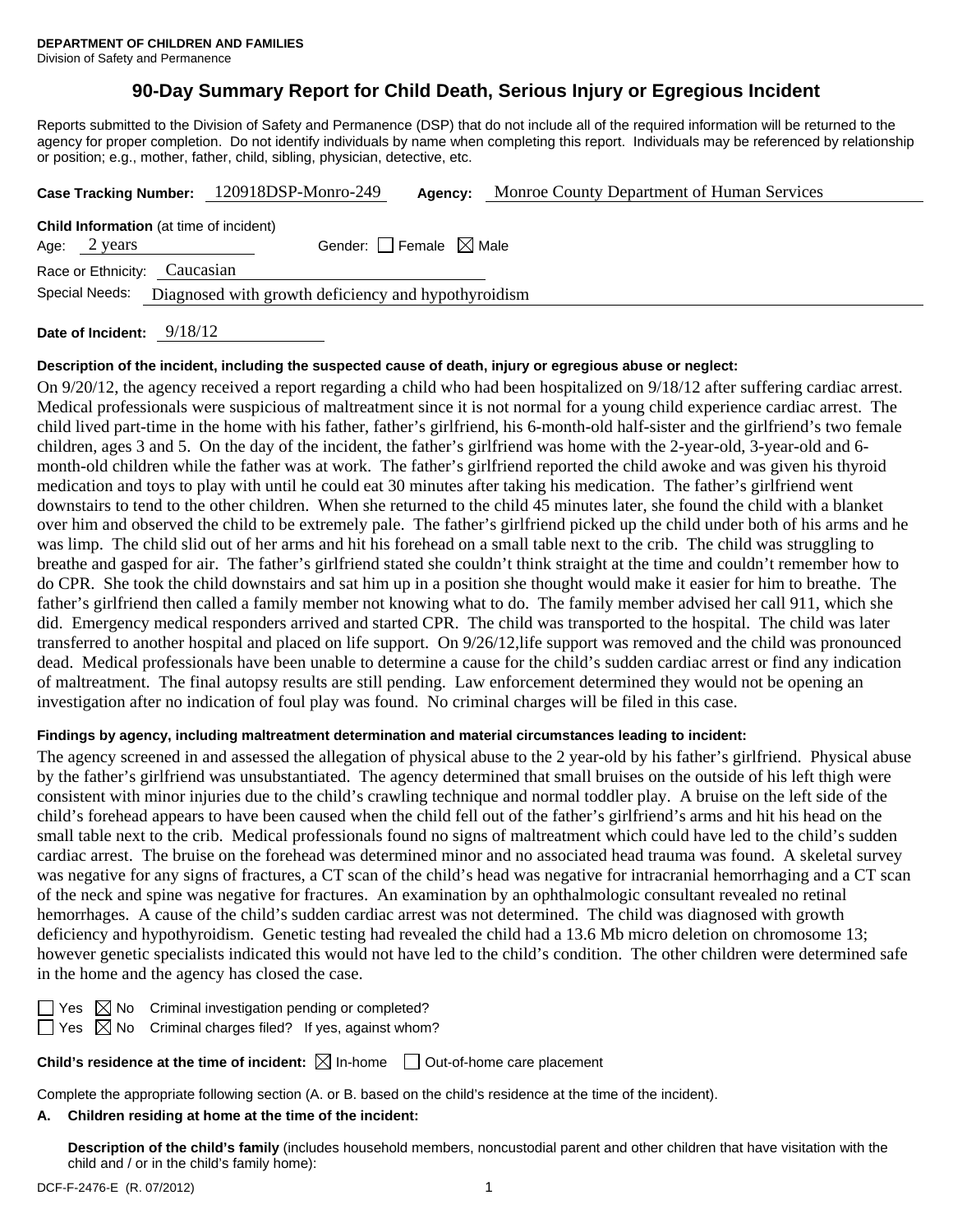The child's parents had joint custody and placement. The child lived with his mother Friday morning to Sunday evening. The child lived with his father Sunday evening to Friday morning. Residing in the father's home is the father, father's girlfriend, father's girlfriend's two female children, ages 3 and 5, and the child's half-sister, age 6 months.

■ Yes **No** Statement of Services: Were services under ch. 48 or ch. 938 being provided to the child, any member of the child's family or alleged maltreater at the time of the incident, including any referrals received by the agency or reports being investigated at time of incident?

**If "Yes", briefly describe the type of services, date(s) of last contact between agency and recipient(s) of those services, and the person(s) receiving those services:** 

N/A

**Summary of all involvement in services as adults under ch. 48 or ch. 938 by child's parents or alleged maltreater in the previous five years:** (Does not include the current incident.)

None

**Summary of actions taken by the agency under ch. 48, including any investigation of a report or referrals to services involving the child, any member of the child's family living in this household and the child's parents and alleged maltreater.** (Does not include the current incident.)

(Note: Screened out reports listed in this section may include only the date of the report, screening decision, and if a referral to services occurred at Access. Reports that do not constitute a reasonable suspicion of maltreatment or a reason to believe that the child is threatened with harm are not required to be screened in for an initial assessment, and no further action is required by the agency.)

On 5/18/12, the agency screened out a CPS report regarding neglect of the 1-year-old child (now 2-year-old deceased child) while in the care of his father.

On 7/13/12, the agency screened in a report alleging physical abuse of the 2 year-old child (now deceased) while in the care of his father. Physical abuse was unsubstantiated and the agency closed the case.

On 8/3/12, the agency screened in a report alleging physical abuse of the 2 year-old child (now deceased) while in the care of his father. Physical abuse was unsubstantiated and the agency closed the case.

## **Summary of any investigation involving the child, any member of the child's family and alleged maltreater conducted under ch. 48 or ch. 938 and any services provided to the child and child's family since the date of the incident:**

The agency completed an assessment regarding the allegation of physical abuse to the deceased 2-year-old child. Physical abuse by the father's girlfriend was unsubstantiated. Medical professionals were unable to determine what caused the child's sudden cardiac arrest. Extensive medical testing did not show any signs of maltreatment. Results from autopsy are not yet available; however initial results, which are not conclusive, have shown no indication of foul play or a cause of death. The other children were determined safe in the home and the agency has closed the case.

## **B. Children residing in out-of-home (OHC) placement at time of incident:**

## **Description of the OHC placement and basis for decision to place child there:**

## **Description of all other persons residing in the OHC placement home:**

**Licensing history:** Including type of license, duration of license, summary of any violations by licensee or an employee of licensee that constitutes a substantial failure to protect and promote the welfare of the child.

| Summary of any actions taken by agency in response to the incident: (Check all that apply.) |  |
|---------------------------------------------------------------------------------------------|--|
|---------------------------------------------------------------------------------------------|--|

| Screening of Access report                           | Attempted or successful reunification             |
|------------------------------------------------------|---------------------------------------------------|
| Protective plan implemented                          | Referral to services                              |
| Initial assessment conducted                         | Transportation assistance                         |
| Safety plan implemented                              | Collaboration with law enforcement                |
| Temporary physical custody of child                  | Collaboration with medical professionals          |
| Petitioned for court order / CHIPS (child in need of | Supervised visitation                             |
| protection or services                               | Case remains open for services                    |
| Placement into foster home                           | Case closed by agency                             |
| Placement with relatives                             | Initiated efforts to address or enhance community |
| Ongoing Services case management                     | collaboration on CA/N cases                       |
|                                                      | Other (describe):                                 |
|                                                      |                                                   |